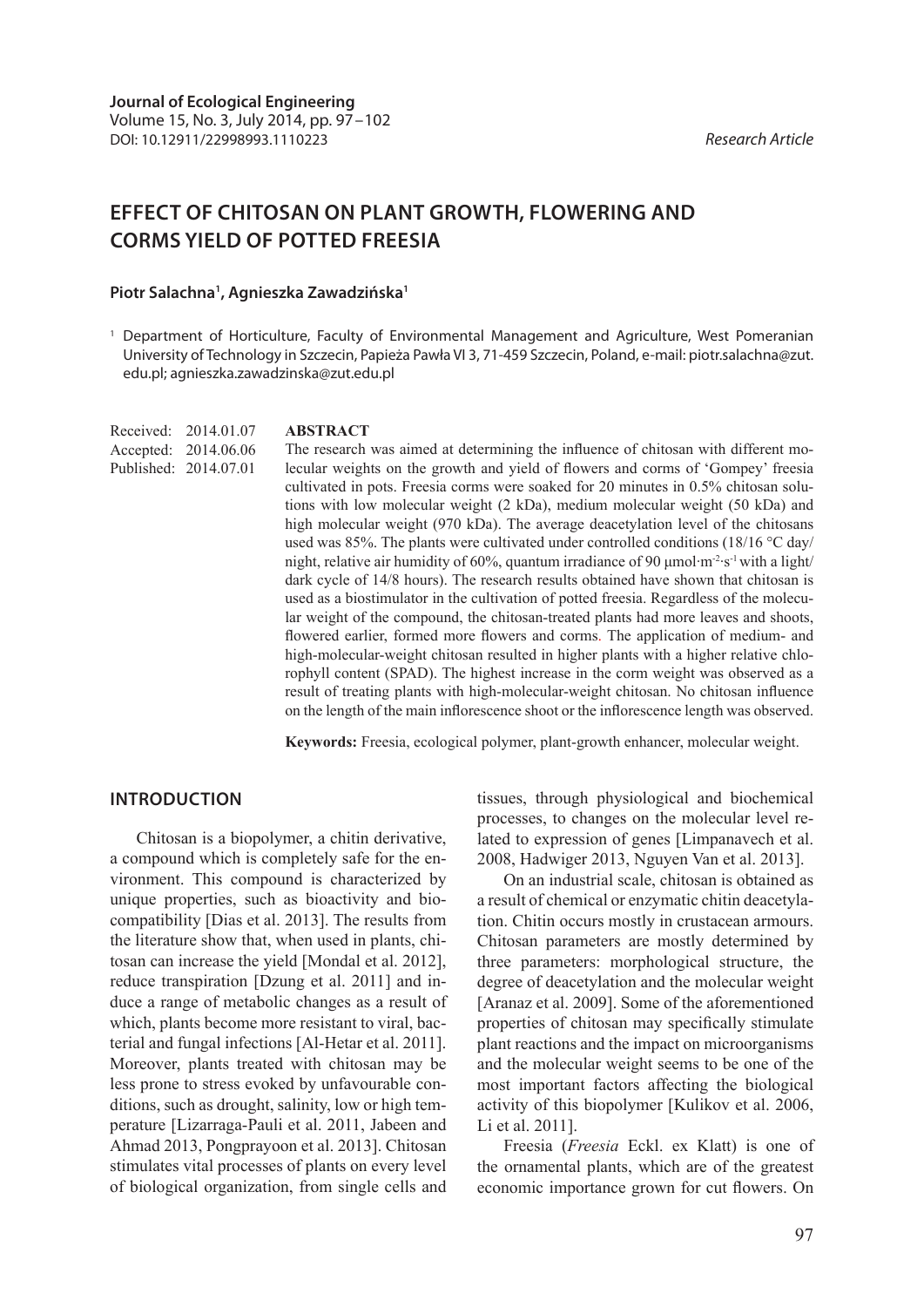Dutch markets, in 2012 almost 300 million cut freesia flowers of the value of 50 million euro were sold and a sales growth of 6.5% in comparison to 2011 was observed [FloraHolland 2012]. As a result of growth, the assortment of freesia cultivars is extended to include new genetically low cultivars which are becoming more and more popular as pot plants [Ehrich et al. 2009]. Basic and still insufficiently solved problems in freesia production include improvement of cultivation methods, corm reproduction and health of plants [Vaira et al*.* 2009, Ruamrungsri et al. 2011].

There is no information on the use of chitosan in the cultivation of pot freesia, which is why the research was aimed at establishing how this polymer with various molecular weight affects the growth, flowering and health of freesia plants.

### **MATERIALS AND METHODS**

The material included freesia corms (5-6 cm in circumference) of the 'Gompey' cultivar, which belongs to the Easy Pot group of cultivars characterised by genetically low height. Before planting, the corms were stored for 14 weeks at 28–30 °C and the relative humidity of 85%.

Freesia corms were soaked for 20 minutes in 0.5% chitosan solutions with low molecular weight (2 kDa), medium molecular weight (50 kDa) and high molecular weight (970 kDa). Corms soaked in water were the control. Biopolymers were purchased from Center of Bioimmobilisation and Innovative Packaging Materials at West Pomeranian University of Technology in Szczecin, Poland. Native chitosan supplied by Yuhuan Ocean Biochemical Co. Ltd. (China). The products have been obtained using the freeradical degradation process [Bartkowiak 2001]. The chitosan have been purified (filtration), and characterized using HPLC method (SmartLine Knauer, Germany; Tessek Separon HEMA-BIO 40 column – Tessek, The Tschech Republik). The average deacetylation degree of the products was 85%.

After drying, the single corms were planted in pots with a diameter of 12-cm in peat substrate with a pH value of 6.5–6.8. Directly before planting, the slow-release fertiliser Osmocote Plus 5–6 (15N-10P-12K plus micronutrients) was added to the substrate, at a dose of  $5.0$  g·dm<sup>-3</sup> of the substrate. The plants were placed under controlled conditions in the phytotron at  $18^{\circ}$ C during the day and 16 °C at night, relative air humidity of 60%, quantum irradiance of 90  $\mu$ mol⋅m<sup>-2</sup>⋅s<sup>-1</sup> with a light/ dark cycle of 14/8 hours. The plants were cultivated in the phytotron for 16 weeks in two cycles.

At full blossom of the plants, when half of the main inflorescences were developed, the following parameters were defined: the height of plants, the number of shoots and leaves, the number of inflorescence shoots, the length of main inflorescence stems, the length of main inflorescence. The relative chlorophyll content in the leaves was measured using the Chlorophyll Meter SPAD 505 (Minolta, Japan). This chlorophyll meter measures the leaf transmittance at approximately 650 nm and 940 nm. Three fully developed leaves of each plant were used for the measurement. After the cultivation period was over, the corms were taken out of the pots and after being slightly dried, they were counted and weighed to calculate the coefficients of increase in weight and number.

Tests for the occurrence of freesia mosaic virus (FMV) were performed in three samples for each corm variant by means of the DAS-ELISA serological method [Clark and Adams 1977], with a set of  $\gamma$ -globulins and  $\gamma$ -globulin conjugates containing alkaline phosphatase [Kamińska 1991]. Corm samples were homogenised with the extract buffer at a 1:10 ratio. The results of the reaction were defined using a Multiscan II spectrophotometer (Labysystems) with a 405 nm filter. The result was considered to be positive if the absorbance value  $(A_{405})$  was at least twice as high as the average value  $\mathbf{A}_{405}$  for the negative control.

The experiment was conducted in a complete randomisation system as a one-factor experiment. Each experimental variant consisted of 40 corms, 10 in each replication. The obtained feature values as the average of two cycles of cultivation were statistically verified by means of a variance analysis method (ANOVA) and the differences between the means were assessed using Tukey's test at the significance level of  $\alpha = 0.05$ .

### **RESULTS AND DISCUSSION**

The research showed that soaking 'Gompey' freesia corms in a chitosan solution before planting had a stimulating effect on the plant height, the number of shoots and leaves and the relative chlorophyll content (Table 1). On the basis of statistical analysis, it was found that as a re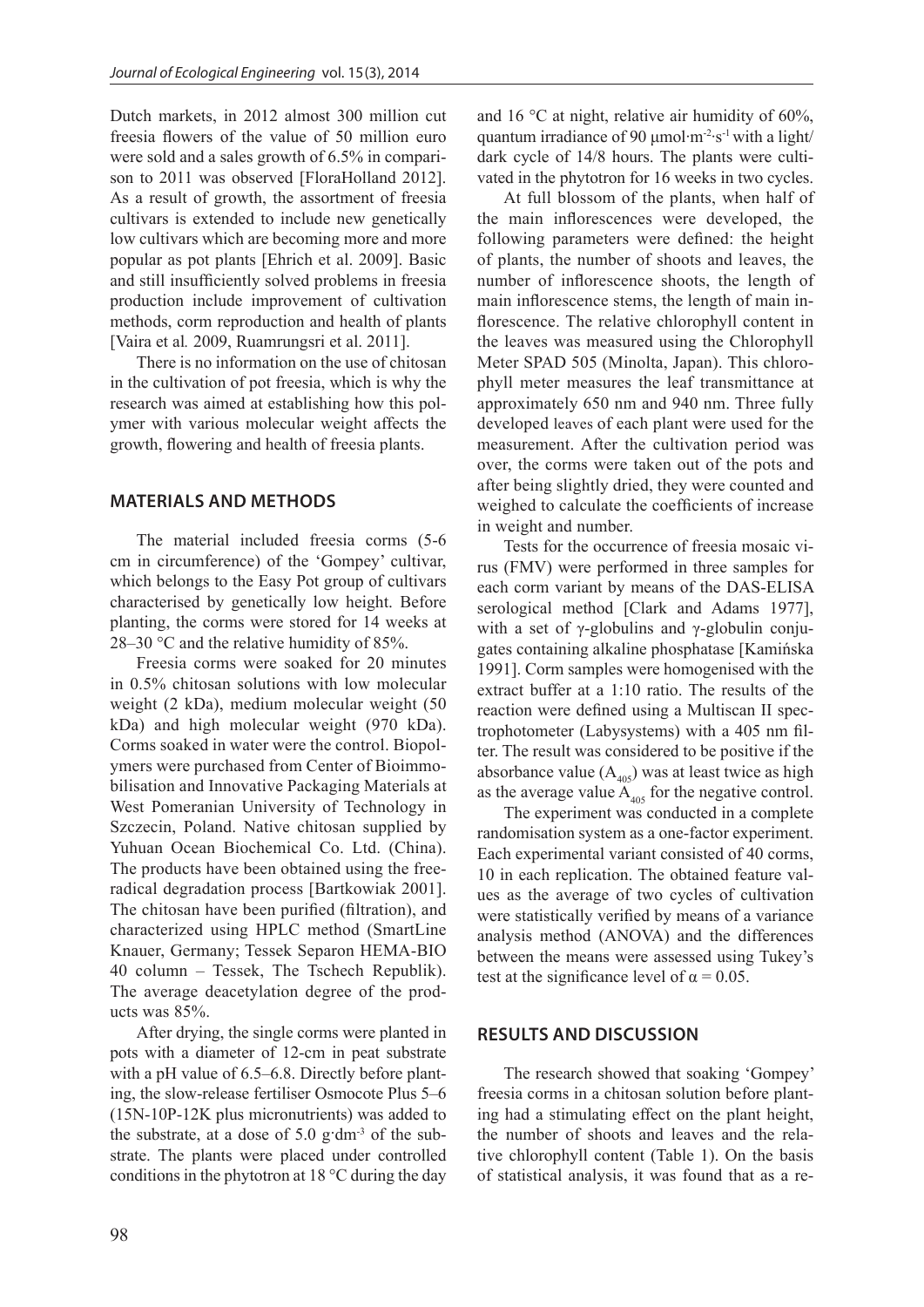sult of chitosan use with medium- and high-molecular-weights, plants were by 16.8% higher as compared with the control. The chitosan-treated plants had more shoots and leaves, by respectively 45.9% and 35.1%. It was not confirmed that the number of freesia shoots or leaves depend on the molecular weight of the biopolymer used. A similar positive influence of chitosan on plant vegetative features was observed in multiple genera from family *Orchidaceae*, such as *Cymbidium* [Nahar et al. 2012] or *Dendrobium* [Tantasawat et al*.* 2010]. The research by Lee et al. [2005] showed a positive chitosan influence on soy seedling growth and the stimulating action of chitosan was directly proportional to the molecular weight of the compound used in the experiment. The authors quoted above suggest that soaking seeds in a chitosan solution with a high molecular weight (>1,000 kDa) has the most beneficial effect on the growth of soy seedlings. On the other hand, in the research by Luan et al. [2005], the stimulating effect of low-molecular-weight chitosan (16 kDa) was shown. It was added *in vitro* to the medium culture, which increased the height of shoots and fresh biomass *Chrysanthemum morifolium*, *Limonium latifolium*, *Eustoma grandiflora* and *Fragaria ananasa*. The observed discrepancies could result from various application methods and chitosan concentrations and conditions for plant cultivation.

As a result of chitosan treatment with medium and high molecular weight, the relative chlorophyll content in the leaves increased significantly by 13.4%, as compared with the control plants (Table 1). An increase in the chlorophyll content in plants, as a result of chitosan used, has been confirmed by numerous authors. Dzung et al. [2011] report that as a result of spraying of coffee seedlings with chitosan solutions of the molecular weight of 2 kDa, the content of chlorophylls and carotenoids in leaves increased by 15.36% in plants grown in the field and by 46.38–73.5% in plants grown in the greenhouse in comparison to the control. The increase of the chlorophyll content as a result of application of chitosan may be caused by plants' enhanced uptake of nutrients, which occurred in the studies by Nguyen Van et al. (2013) on coffee seedlings. The authors demonstrated that after spraying the seedlings with chitosan of the molecular weight of 600 kDa three times, an increase of the content of nitrate, phosphorus and potassium in leaves by respectively 9.8–27.4%, 17.3–30.4% and 30–45% was observed. The experiment also proved that seedlings sprayed with a 10–50 ppm chitosan solution were characterized by increased intensity of net photosynthesis.

Soaking freesia corms in chitosan solutions before planting accelerated the plant flowering (by 11 days on average) and increased the number of inflorescences per plant (1.75 on average) (Table 2). It was not found that the number of days until flowering and the number of inflorescences per plant depend on the chitosan molecu-

| Molecular weight<br>of chitosan | Plant high (cm)   | No. of shoots     | No. of leaves     | Relative chlorophyll<br>content (SPAD) |
|---------------------------------|-------------------|-------------------|-------------------|----------------------------------------|
| Control                         | 51.2 <sup>b</sup> | 1.12 <sup>b</sup> | 5.23 <sup>b</sup> | 65.7 b                                 |
| Low (2 kDa)                     | $54.2^{ab}$       | 1.55 <sup>a</sup> | 7.50 <sup>a</sup> | 71 7 ab                                |
| Medium (50 kDa)                 | $58.5^{\text{a}}$ | 1.58 <sup>a</sup> | 7.25 <sup>a</sup> | 74.3 <sup>a</sup>                      |
| High (970 kDa)                  | 61.1 <sup>a</sup> | 1.41a             | 8.14 <sup>a</sup> | 74.5 <sup>a</sup>                      |

**Table 1.** Effect of molecular weight of chitosan on the growth of freesia 'Gompey'

**Comments:** Values followed by different letters are significantly different according to Tukey's multiple range test at  $P < 0.05$ .

**Table 2.** Effect of molecular weight of chitosan on the flowering of freesia 'Gompey'

| Molecular weight<br>of chitosan | No. of days<br>to flowering | No. of inflorescence<br>shoot | Length of inflorescence<br>shoot (cm) | Length of<br>inflorescence (cm) |
|---------------------------------|-----------------------------|-------------------------------|---------------------------------------|---------------------------------|
| <b>Control</b>                  | 75.7a                       | 3.75 <sup>b</sup>             | 15.1a                                 | 6.15 <sup>a</sup>               |
| Low (2 kDa)                     | 64.0 <sup>b</sup>           | 5.75 <sup>a</sup>             | 15.2 <sup>a</sup>                     | 6.47a                           |
| Medium (50 kDa)                 | 65.5 <sup>b</sup>           | 5.50 <sup>a</sup>             | 14.7 <sup>a</sup>                     | 6.57a                           |
| High (970 kDa)                  | 64.7 <sup>b</sup>           | 5.25 <sup>a</sup>             | 16.3 <sup>a</sup>                     | 6.25 <sup>a</sup>               |

**Comments:** Values followed by different letters are significantly different according to Tukey's multiple range test at  $P < 0.05$ .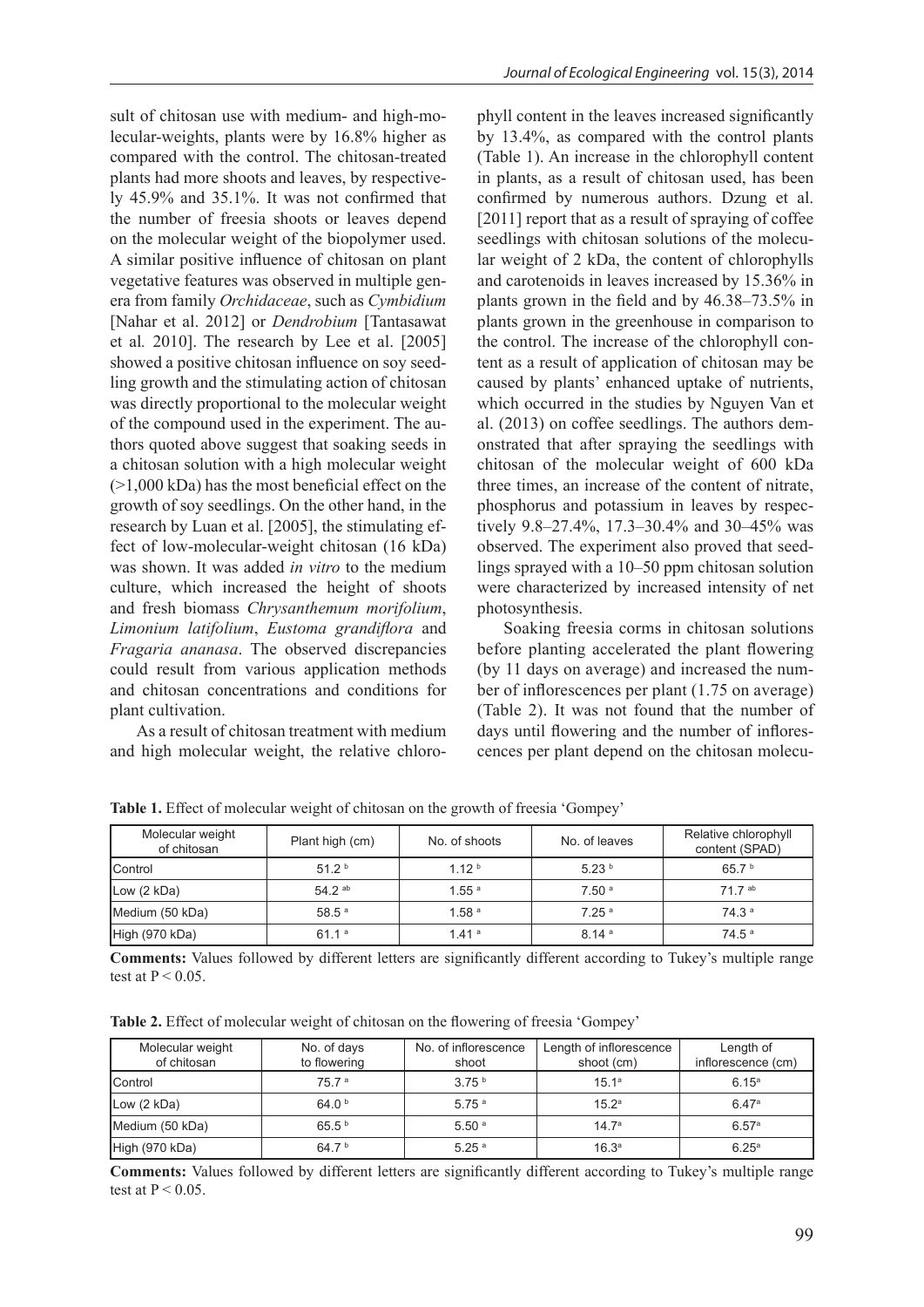lar weight. The results obtained are confirmed by the results of the research by Ohta et al. [1999], where it was shown that lisianthus (*Eustoma grandiflora*) cultivated in a substrate with addition of chitosan flowered 15 days earlier than the control plants. Earlier flowering resulting from chitosan application was also found in the following species: *Exacum affine*, *Lobelia erinus*, *Mimulus*×*hybridus*, *Sinningia speciosa* and *Torenia fournieri* [Ohta et al*.* 2004]. A stimulating effect of chitosan on the number of flowers was observed in plants such as lisianthus [Ohta et al*.* 1999], gerbera [Wanichpongpan et al. 2001] and gladioli [Ramos-Garcia et al*.* 2009]. Also Limpanavech et al. [2008], applying chitosan of various physicochemical properties in growing of *Dendrobium* 'Eiskul', found that plants treated with chitosan of the molecular weight of 45 kDa and deacetylation degree of >90% flowered earlier and produced more inflorescences. The research results showed that chitosan did not affect the length of the inflorescence shoot and the length of the 'Gompey' freesia inflorescence (Table 2). According to Win et al. [2005], spraying *Dendrobium* 'Missteen' plants with chitosan significantly increased the length of the inflorescence but did not affect the size of flowers.

The stimulating effect of chitosan on the increase in the weight and number of 'Gompey' freesia corms was confirmed statistically (Table 3). The use of high-molecular-weight chitosan made it possible to obtain the highest coefficient of corm weigh increase by 31.6% higher than in control plants. Regardless of the chitosan molecular weight, an increase in the number of corms in chitosan-treated plants was on average 40.4% higher, as compared to the plants which were not treated with chitosan. Also, Ramos-Garcia et al. [2009] found that the number of gladiolus corms increased as a result of using the chitosan-containing Biorend® preparation. A similar positive

effect of chitosan on the yield of potato minituber was observed by Asghari-Zakaria et al. [2009] in *in vitro* cultures. Plants grown on a medium with the addition of 500 mg∙dm-1 chitosan produced 3.33 minituber on average, while plants that were not treated with chitosan formed 2.44 minituber. Hasegawa et al. [2005] reported that corms with an increased diameter and height are obtained as a result of *Arisaema ternatipartitum* cultivation in a substrate with an addition of chitosan.

In this study, serological tests on 'Gompey' freesia corms rendered positive results for the FMV in all the experimental variants (Table 3). No influence of the chitosan molecular weight on the degree of freesia corm infection was found. Research on the bean mosaic virus [Kulikov et al*.* 2006] showed that the highest antiviral activity of chitosan was exhibited by the fractions with molecular weight 2.2 and 1.2 kDa but chitosan monomers did not exhibit any antiviral activity. Pospieszny and Atabekov [1989] reported that chitosan may exhibit antiviral activity in plants depending on the species and environmental conditions. As freesia's infections with viruses and phytoplasmas are still a serious problem [Vaira et al., 2009], it is necessary to conduct further, detailed studies involving different concentrations and methods of chitosan's applications, for example spraying or drenching plants.

## **CONCLUSIONS**

The presented research results have shown chitosan usefulness as a biostimulator in the cultivation freesia 'Gompey' as a pot plant. As a result of soaking corms in a chitosan solution before planting the plants were higher, had more leaves and shoots, flowered earlier, had more flowers and corms. It was observed that among the chitosan types tested in the experiments, the applica-

| Table 3. Effect of molecular weight of chitosan on corms yield of freesia 'Gompey' |
|------------------------------------------------------------------------------------|
|------------------------------------------------------------------------------------|

| Molecular weight<br>of chitosan | Coefficient of<br>corm weight increase | Coefficient of<br>corm number increase | Value at 405 nm<br>(detection of FMV)* |
|---------------------------------|----------------------------------------|----------------------------------------|----------------------------------------|
| <b>Control</b>                  | 2.28 <sup>c</sup>                      | 4.87 $\degree$                         | $0.16$ <sup>a</sup> (positive)         |
| Low (2 kDa)                     | $2.94$ <sup>ab</sup>                   | $6.62^{ab}$                            | $0.15$ <sup>a</sup> (positive)         |
| Medium (50 kDa)                 | 2.70 <sup>b</sup>                      | $6.87$ <sup>ab</sup>                   | $0.17$ <sup>a</sup> (positive)         |
| High (970 kDa)                  | 3.00 <sup>a</sup>                      | 7.02 <sup>a</sup>                      | $0.15^{\circ}$ (positive)              |

**Comments:** Values followed by different letters are significantly different according to Tukey's multiple range test at  $P < 0.05$ .

**Explanations:** \*buffer (negative control) = 0.07; absorbance values above 0.14 were considered positive outcomes (samples containing FMV-infected).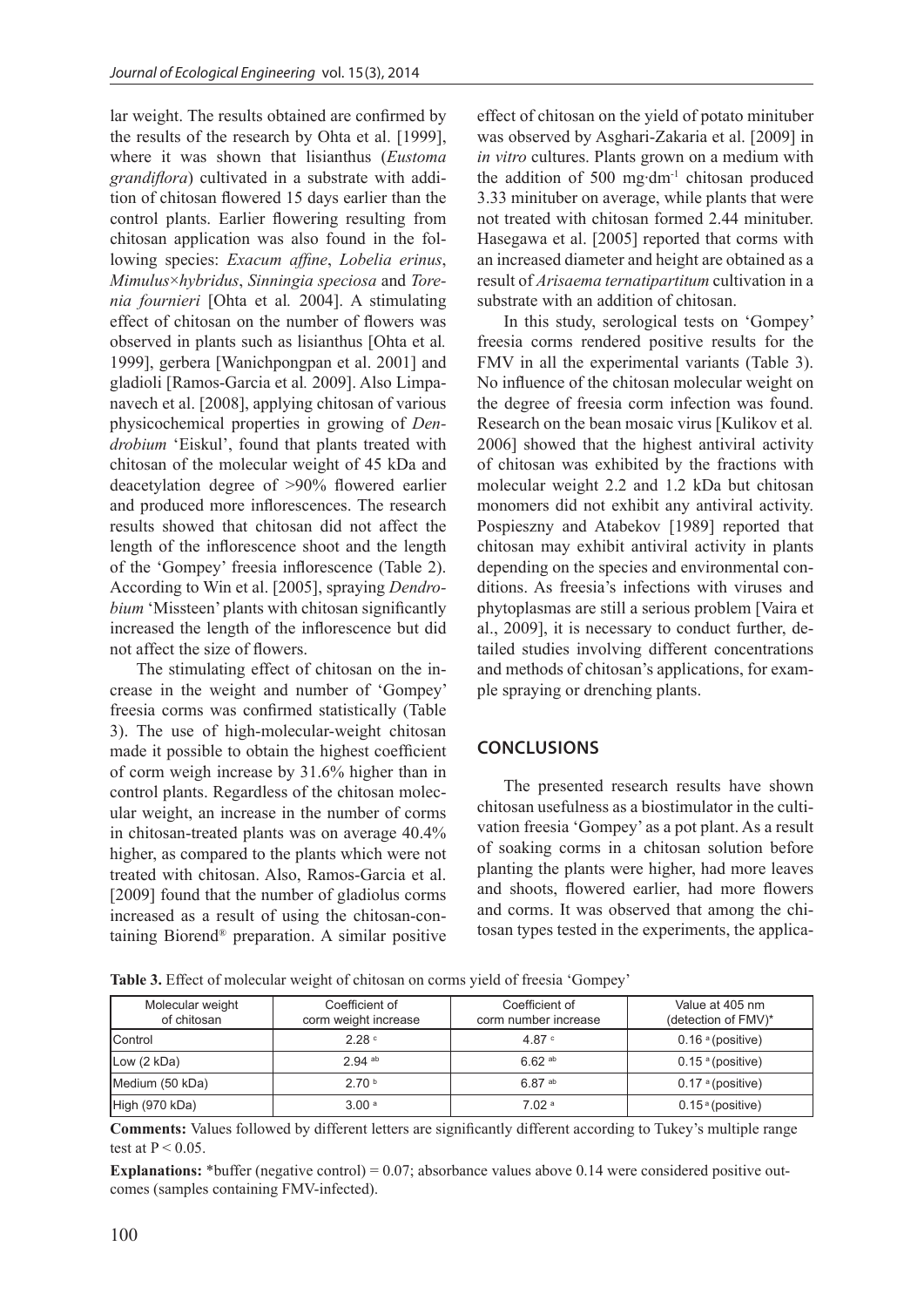tion of medium- and high-molecular-weight chitosan resulted in higher plants with leaves contained more chlorophyll. Soaking freesia corms with chitosan, especially high-molecular-weight, seems to be an effective way to enhance of coefficient of corm weigh increase.

#### **Acknowledgements**

The investigation is being conducted in the frame of own research Nr 2PO6R07227 financed by Polish Ministry of Science and Higher Education.

### **REFERENCES**

- 1. Al-Hetar M.Y., Zainal Abidin M.A., Sariah M., Wong M.Y. 2011. Antifungal activity of chitosan against *Fusarium oxysporum* f. sp. *cubense*. J. Appl. Polym. Sci., 120: 2434-2439.
- 2. Aranaz I., Mengibar M., Harris R., Panos I., Miralles B., Acosta N., Galed G., Heras A. 2009. Functional characterization of chitin and chitosan. Curr. Chem. Biol., 3(2): 203-230.
- 3. Asghari-Zakaria R., Maleki-Zanjani B., Sedghi E. 2009. Effect of *in vitro* chitosan application on growth and minituber yield of *Solanum tuberosum* L. Plant Soil Environ., 55(6): 252-256.
- 4. Bartkowiak A. 2001. Binary polyelectrolyte microcapsules based on natural polysaccharides. Wyd. PS Szczecin.
- 5. Clark M.F., Adams A.N. 1977. Characteristics of the microplate method of enzyme linked immunosorbent assay for the detection of plant viruses. Gen. Virol., 34: 475-483.
- 6. Dias A.M.A., Cortez A.R., Barsan M.M., Santos J.B., Brett C.M.A., De Sousa H.C. 2013. Development of greener multi-responsive chitosan biomaterials doped with biocompatible ammonium ionic liquids. ACS Sustainable Chem. Eng., 1(11): 1480-1492.
- 7. Dzung N.A., Khanh V.T.P., Dzung T.T. 2011. Research on impact of chitosan oligomers on biophysical characteristics, growth, development and drought resistance of coffee. Carbohydr. Polym., 84: 751-755.
- 8. Ehrich L., Gruneberg H., Ulrichs C. 2009. Growth rhythms of South African *Iridaceae* forced as pot plants. Acta Hort., 813: 177-182.
- 9. FloraHolland 2012. Fact and Figures 2012. http:// www.floraholland.com/media/1525240/KengetallenEN2012.pdf
- 10. Hadwiger L.A. 2013. Plant science review: Multiple effects of chitosan on plant systems: Solid science or hype. Plant Sci., 208: 42-49.
- 11. Hasegawa A., Kanechika R., Oguni S. 2005. Effect of low temperature and chitosan on dormancy breaking and growth of young corms of three *Arisaema* species. Acta Hortic., 673: 603-609.
- 12.Jabeen N., Ahmad R. 2013. The activity of antioxidant enzymes in response to salt stress in safflower (*Carthamus tinctorius* L.) and sunflower (*Helianthus annuus* L.) seedlings raised from seed treated with chitosan. J. Sci. Food Agr., 93(7): 1699-1705.
- 13. Kamińska M (1991). Preparation and testing of antiserum to freesia mosaic virus (FMV). Phytopath. Polonica, XII: 5-7.
- 14. Kulikov S.N., Chirkov S.N., Ilina A.V., Lopatin S.A., Varlamov V.P. 2006. Effect of the molecular weight of chitosan on its antiviral activity in plants. Appl. Biochem. Micro., 42: 200-203.
- 15. Lee Y.S., Kim Y.H., Kim S.B. 2005. Changes in the respiration, growth, and vitamin C content of soybean sprouts in response to chitosan of different molecular weights. HortScience, 40: 1333-1335.
- 16. Li M, Chen X, Liu J, Zhang W, Tang X (2011). Molecular weight-dependent antifungal activity and action mode of chitosan against *Fulvia fulva* (cooke) ciffrri. J Appl. Polym. Sci., 119: 3127-3135.
- 17. Limpanavech P., Chaiyasuta S., Vongpromek R., Pichyangkura R., Khunwasi C., Chadchawan S., Lotrakul P., Bunjongrat R., Chaidee A., Bangyeekhun T. 2008. Chitosan effects on floral production, gene expression, and anatomical changes in the *Dendrobium* orchid. Sci. Hortic., 116(1): 65-72.
- 18. Lizarraga-Pauli E.G., Torres-Pacheco I., Moreno-Martinez E., Miranda-Castro S.P. 2011. Chitosan application in maize (*Zea mays*) to counteract the effects of abiotic stress at seedling level. Afr. J. Biotechnol., 10(34): 6439-6446.
- 19. Luan L.Q., Ha V.T.T., Nagasawa N., Kume T., Yoshii F., Nakanishi T.M. 2005. Biological effect of irradiated chitosan on plants *in vitro*. Appl. Biochem., 41: 49-57.
- 20. Mondal M.M.A., Malek M.A., Puteh A.B., Ismail M.R., Ashrafuzzaman M., Naher L. 2012. Effect of foliar application of chitosan on growth and yield in okra. Aust. J. Crop, 6: 918-921.
- 21. Nahar S.J., Shimasaki K., Haque S.M. 2012. Effect of different light and two polysaccharides on the proliferation of protocorm-like bodies of *Cymbidium* cultured *in vitro*. Acta Hort., 956: 307-313.
- 22. Nguyen Van S., Dinh Minh H., Nguyen Anh D. 2013. Study on chitosan nanoparticles on biophysical characteristics and growth of Robusta coffee in green house. Biocatal. Agric. Biotechnol., 2(4): 289-294.
- 23. Ohta K., Morishita S., Suda K., Kobayashi N., Hosoki T. 2004. Effects of chitosan soil mixture treatment in the seedling stage on the growth and flowering of several ornamental plants. J. Jpn. Soc. Hortic. Sci., 73: 66-68.